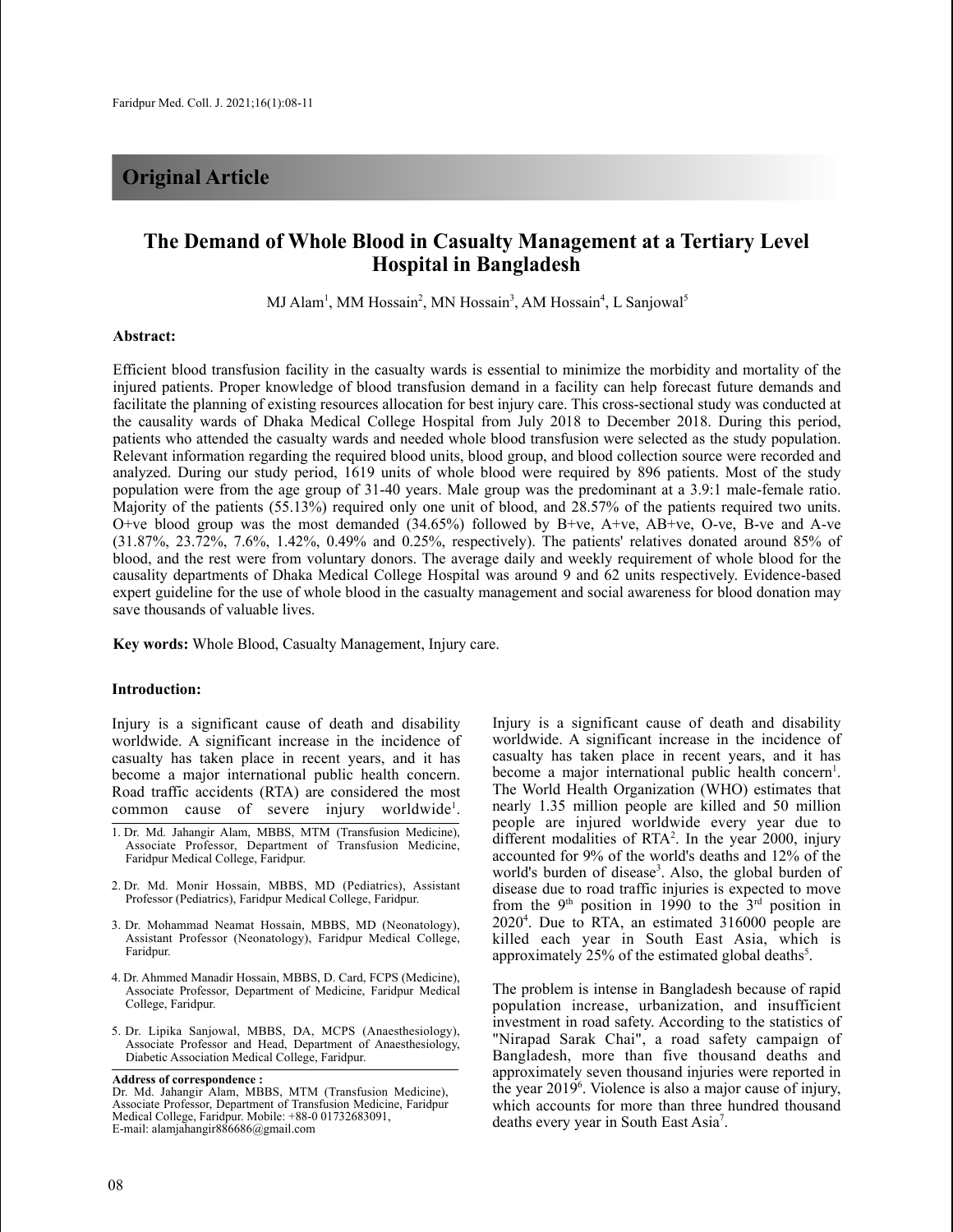In addition to adapting and implementing injury prevention measures, effective injury care is essential for a nation to save many years of productive life. Hemorrhage is the second most common cause of death among the injured patients<sup>8</sup>. By the nineteenth century, it was recognized that in the treatment of acute blood loss blood transfusion has the most dramatic effect<sup>9</sup>. Successful management of the casualty is not possible without effective blood transfusion facilities. To build an efficient casualty management system, policies are needed to manage massive transfusion events, limit blood use to minimize transfusion risks, integrate new hemorrhage control modalities, and deal with blood shortages<sup>10</sup>. Proper blood utilization management includes blood usage review which enables forecasting i.e., predicting future blood use from data of past usage<sup>11</sup>. There are three less complicated estimation methods: average weekly use estimate, average daily use estimate, and moving average method. In the above methods, the total use of blood over a certain period is determined. Then the total number of blood units is divided by the time period to find out the weekly or daily requirements<sup>11</sup>.

Knowledge of patterns and requirements of blood use in injury care is essential for resource allocation and planning of the blood transfusion department for casualty management 12 . Unfortunately, similar studies and data in Bangladesh are scarce. Dhaka Medical College is the oldest and the largest tertiary level hospital in Bangladesh where the first blood transfusion service in this country was established in 1950.

This study aimed to evaluate the demand for whole blood in casualty management at Dhaka Medical College Hospital, Dhaka, Bangladesh which will contribute to better planning of the existing transfusion service and causality management in the future.

### **Materials and Methods:**

This cross-sectional study was carried out at the casualty wards of the Dhaka Medical College Hospital (DMCH), Dhaka. A total of 896 patients admitted in the hospital's casualty wards and needed whole blood transfusion from July 2018 to December 2018 were included in this study. The required amount of blood units, blood groups, and blood collection sources for each patient were collected from their medical records.

Collected data were checked for consistency and to remove any minute error. All the relevant data were compiled on a master sheet first and then analyzed using Microsoft Excel (2007). Percentages were calculated to determine the proportion of the findings and the results were presented in tables, graphs, and diagrams.

Ethical permission for this study was taken from the Ethical Review Committee (ERC) of Dhaka Medical College. Informed written consent from the patient was not taken as only information from the existing medical record was used and anonymity was maintained.

## **Results:**

We have observed that 896 patients in casualty management required 1619 units of whole blood in the DMCH from July 2018 to December 2018. The average weekly and daily requirements of whole blood for casualty management were 62 units and 9 units, respectively (Table I).

**Table I:** Whole blood utilization pattern in casualty management at DMCH between July to December 2018

| Total number of whole blood units required    | 1619 |
|-----------------------------------------------|------|
| Total number of patients received whole blood | 896  |
| Average weekly requirement of                 |      |
| whole blood units (rounded)                   | 62   |
| Average daily requirement of whole            |      |
| blood units (rounded)                         | Q    |
|                                               |      |

The age distribution of our study population ranged from 4 to 91 years. Highest number of patients (n=209, 23.33%) were from the age group of 31-40 years (Table II).

**Table II:** Age distribution of the blood recipients  $(n=896)$ 

|              | Age group (years) Number of patients Percentage (%) |            |
|--------------|-----------------------------------------------------|------------|
| $1 - 10$     | 39                                                  | 4.35       |
| $11 - 20$    | 75                                                  | 8.37       |
| $21 - 30$    | 176                                                 | 19.64      |
| $31 - 40$    | 209                                                 | 23.33      |
| $41 - 50$    | 178                                                 | 19.87      |
| $51 - 60$    | 94                                                  | 10.49      |
| 61-70        | 64                                                  | 7.14       |
| 71-80        | 43                                                  | 4.80       |
| 81-91        | 18                                                  | 2.01       |
| <b>Total</b> | 896                                                 | <b>100</b> |

According to sex distribution, the number of male patients were approximately four times higher than those of female patients (79.69% and 20.31% respectively). The distribution of sex of the study population is shown the figure 1.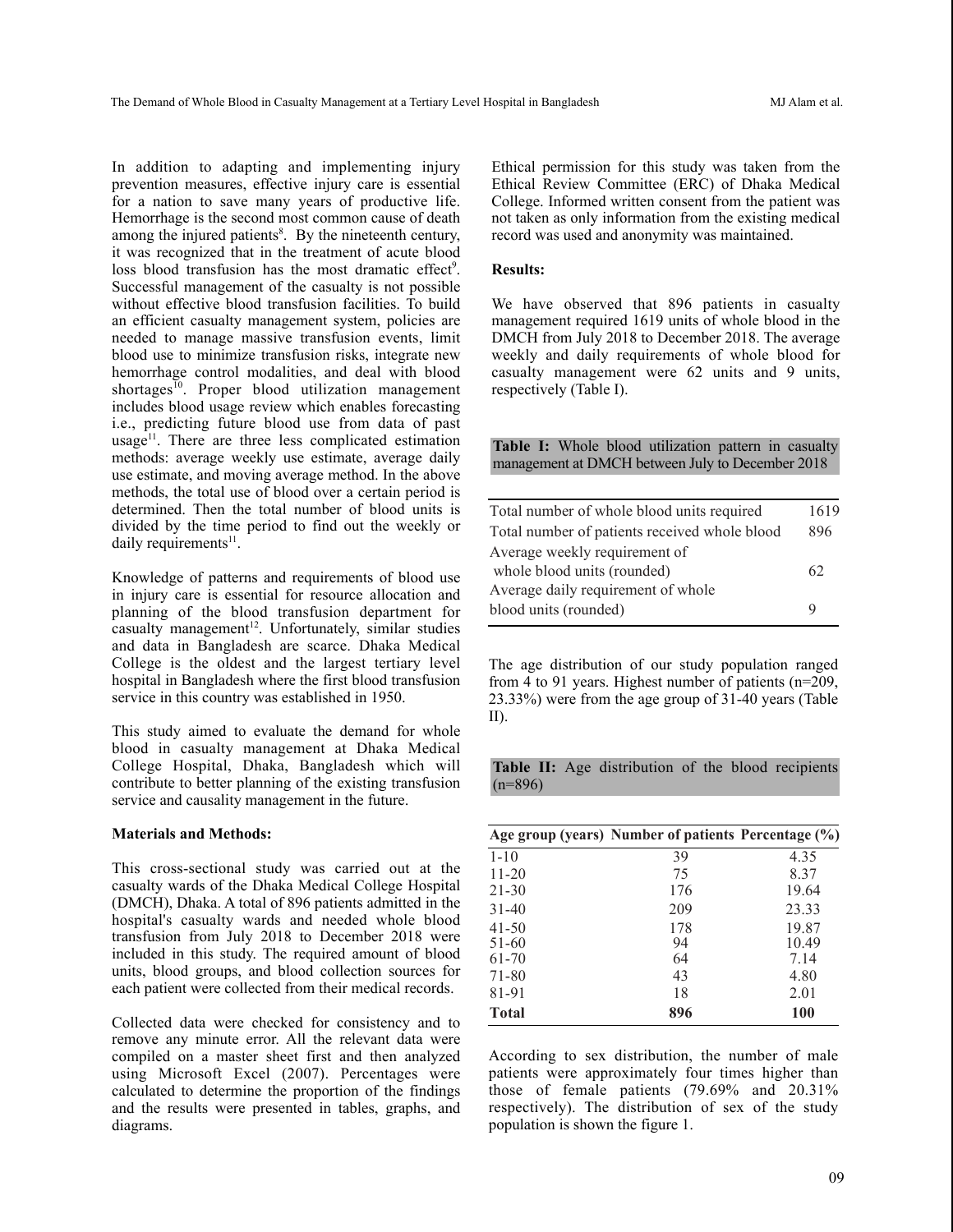

## **Figure 1:** Distribution of study population according to the sex (n=896)

According to the number of whole blood unit usage, the distribution of the study population is shown in table III. We found that the maximum number of patients (n=494, 55.13%) needed only one unit of whole blood, followed by (n=256) 28.57% patients requiring two whole blood units.

**Table III:** Distribution of patients according to the number of whole blood unit usage (n=896)

| Number of whole<br>blood unit | Number of<br>patients | Percentage $(\% )$ |
|-------------------------------|-----------------------|--------------------|
| -1                            | 494                   | 55.13              |
| 2                             | 256                   | 28.57              |
| 3                             | 72                    | 8.04               |
| 4                             | 32                    | 3.57               |
|                               | 20                    | 2.23               |
| $\frac{5}{6}$                 | 09                    | 1.01               |
| 7                             | 06                    | 0.67               |
| 8                             | 03                    | 0.34               |
| 9                             | $\theta$              | 0.00               |
| 10                            | 02                    | 0.22               |
| More than 10                  | 02                    | 0.22               |
| Total                         | 896                   | 100                |

Out of 1619 units of whole blood that were required in the casualty management during the study period, blood group of 561 units (34.65%) was O+ve followed by B+ve (31.87%,), A+ve (23.72%), AB+ve (7.6%), Ove (1.42%), B-ve (, 0.49%) and A-ve (0.25%). No ABve whole blood was required during this period (Figure 2).



## **Figure 2:** Bar diagram of required whole blood units according to ABO and Rh group (n=1619)

According to the source of the required blood units, maximum (84.99%) were donated by the patients' relatives and 15.01% were from voluntary donors. There was no paid donor (Table IV).

**Table IV:** Source of required whole blood units  $(n=1619)$ 

| <b>Source</b>    | Number of units of blood Percentage (%) |       |
|------------------|-----------------------------------------|-------|
| <b>Relatives</b> | 1376                                    | 84.99 |
| Voluntary donors | 243                                     | 15.01 |

## **Discussion:**

Care at the casualty wards can save many lives and years of productive life. Proper and prompt management with adequate resources, especially effective blood transfusion facilities, is a prerequisite for providing the best injury care. Knowledge of blood usage and transfusion pattern can help properly allocate and maximize survival when blood supplies are limited; or tackle mass casualty situations.

In this study, 1619 units of whole blood were required in casualty management in Dhaka Medical College Hospital from July to December 2018. The average weekly requirement of whole blood for casualty management was 62 units. Average daily requirement was 09 units. These 1919 units of whole blood were required by 896 patients. The age of the patients that required whole blood ranged between 4 to 91 years. Most of them were in the age group of 31-40 years. This finding agrees with the past study findings that people at the prime of their life are most commonly exposed to trauma and blood transfusion<sup>13</sup>. It highlights